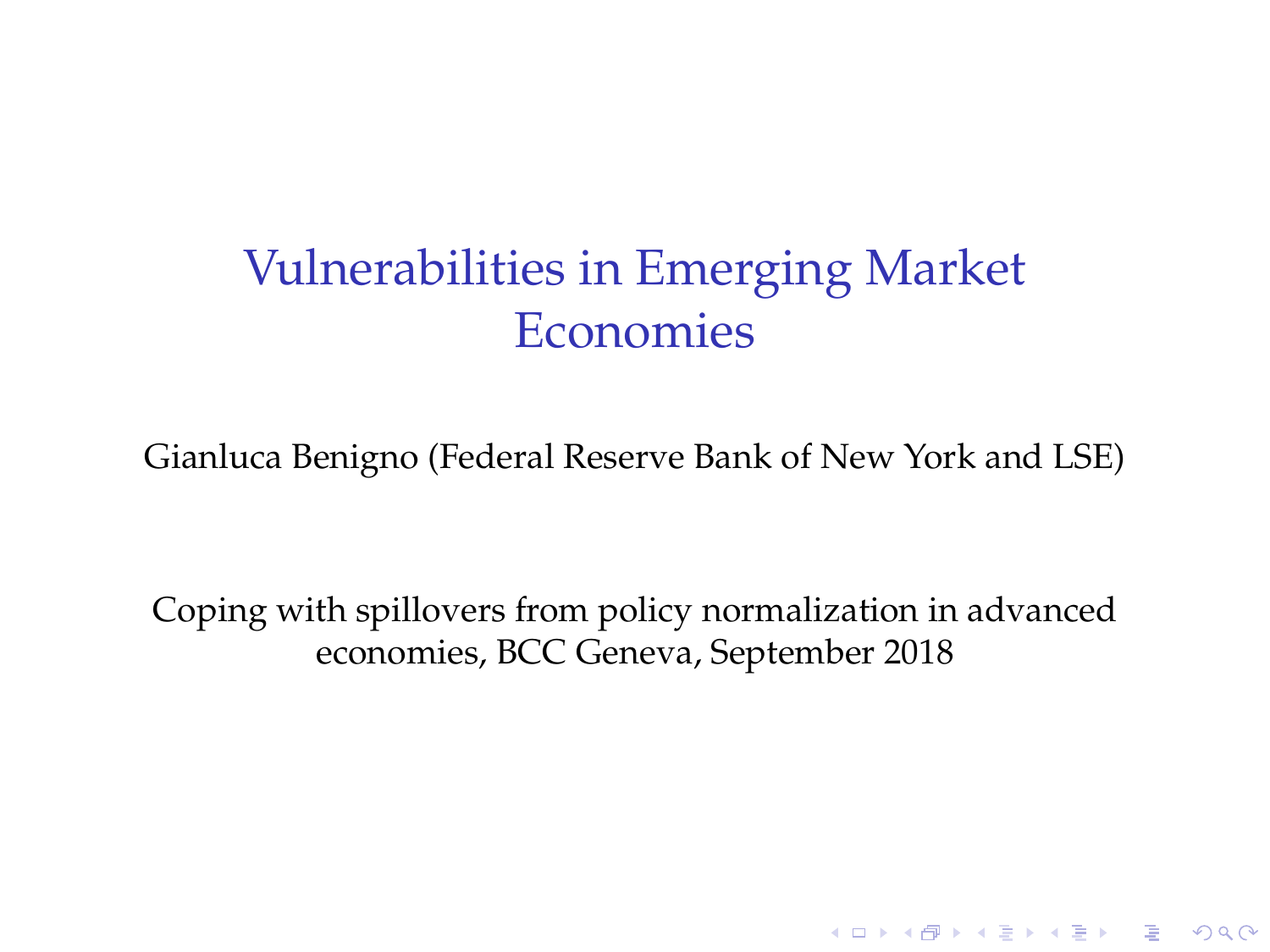# **Background**

**A O A G A 4 O A C A G A 4 O A 4 O A C A** 

- US interest cycle critical for emerging market economies.
	- $\blacktriangleright$  Tightening cycle 1994;
	- $\triangleright$  Quantitative easing: capital inflows into emerging market economies;
- Monetary policy in the centre of the international monetary system is one of the driver of global financial cycle in capital flows, asset prices and credit growth. (Bruno and Shin (2013), Miranda-Agrippino and Rey, (2014), Forbes and Warnock, (2012)).
- Central Role in the transmission mechanism of global financial cycle is given by financial intermediaries (Shin (2013), Bruno and Shin (2014))
- Policy challenges (policy trade-offs, Obstfeld 2014)
- Sudden stops (Calvo and Reinhart (1998), Mendoza (2010))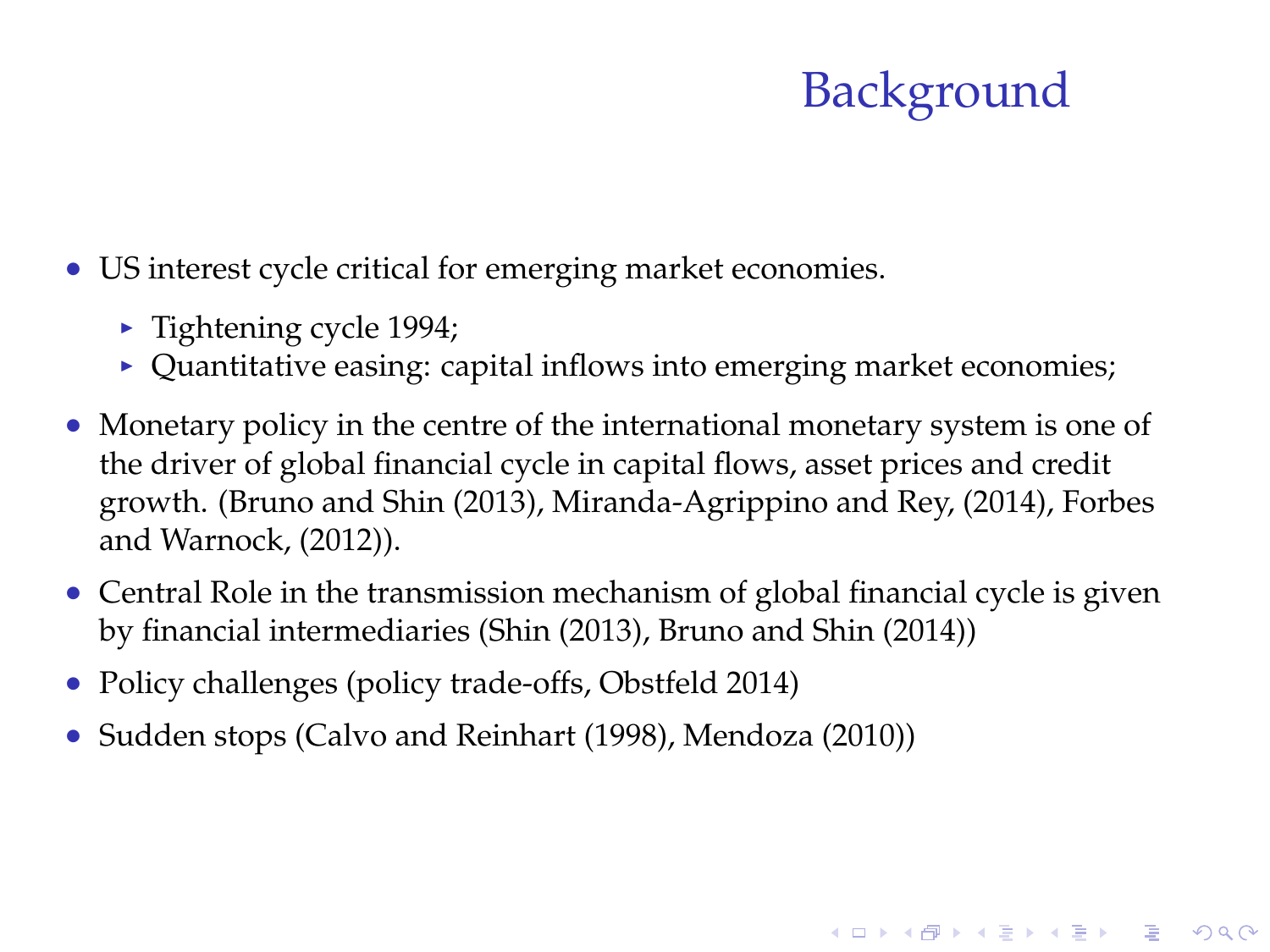

イロト イ押 トイヨ トイヨ トー ÷,  $2990$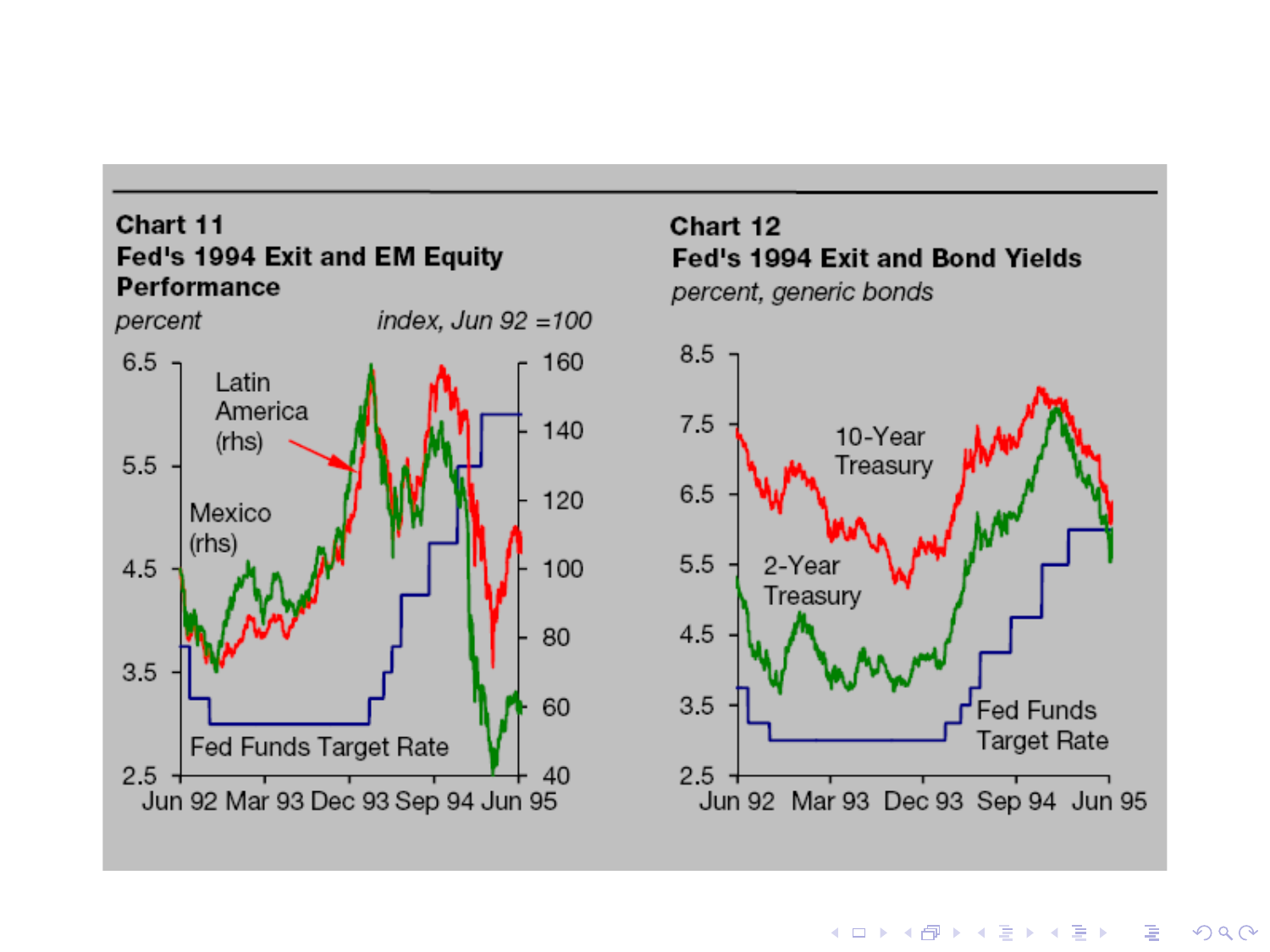## Outline

- Examine two aspects of interest rate cycle
- New Keynesian open economy model with financial intermediation (Aoki, Benigno and Kiyotaki, 2016)
	- $\blacktriangleright$  transmission mechanism;
	- $\rightarrow$  policy implications (interaction between monetary and financial policies).
- How to assess vulnerabilities in emerging market economies?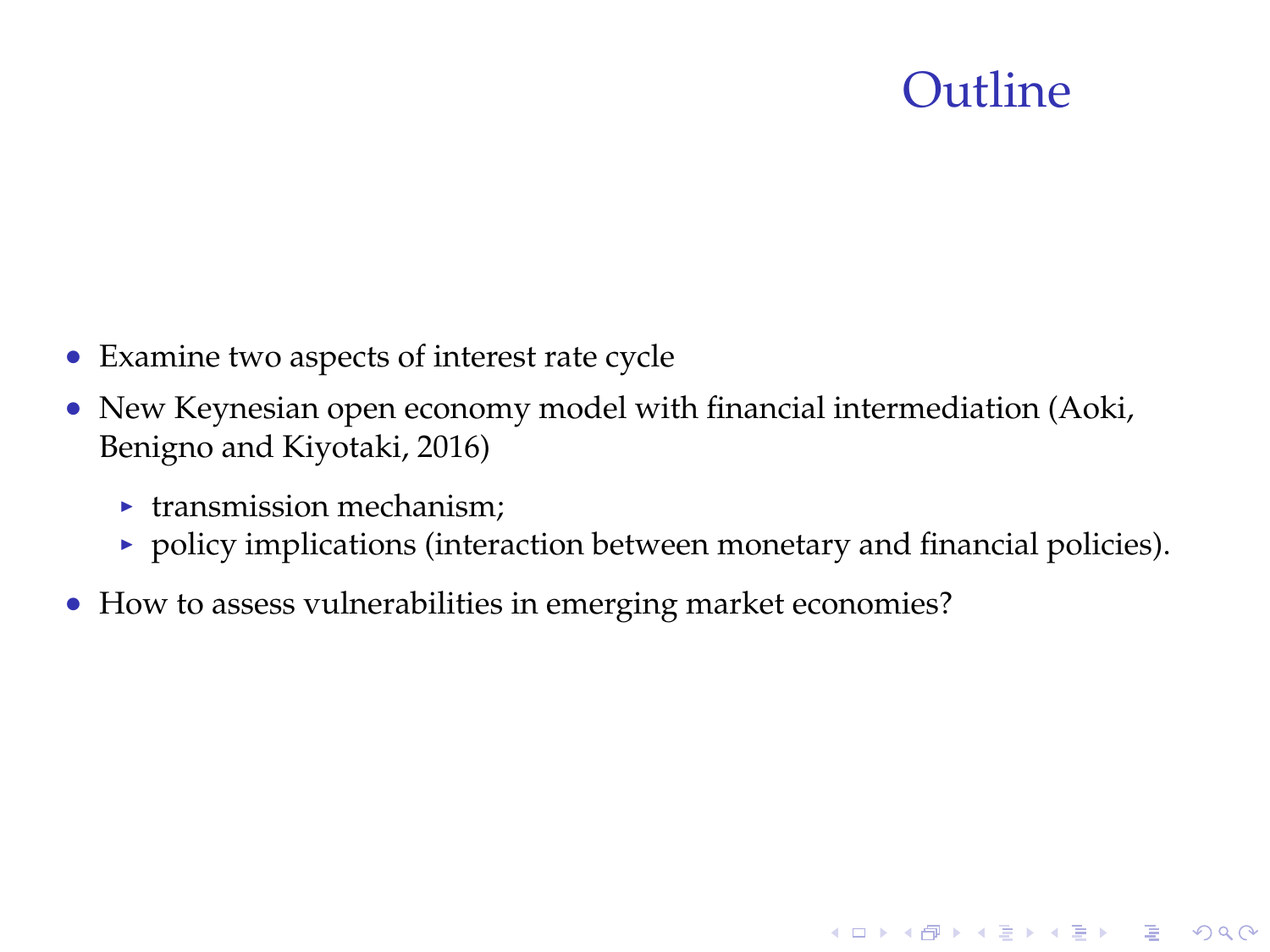#### Financial Intermediation

**Kロトメ部トメミトメミト ミニのRC** 

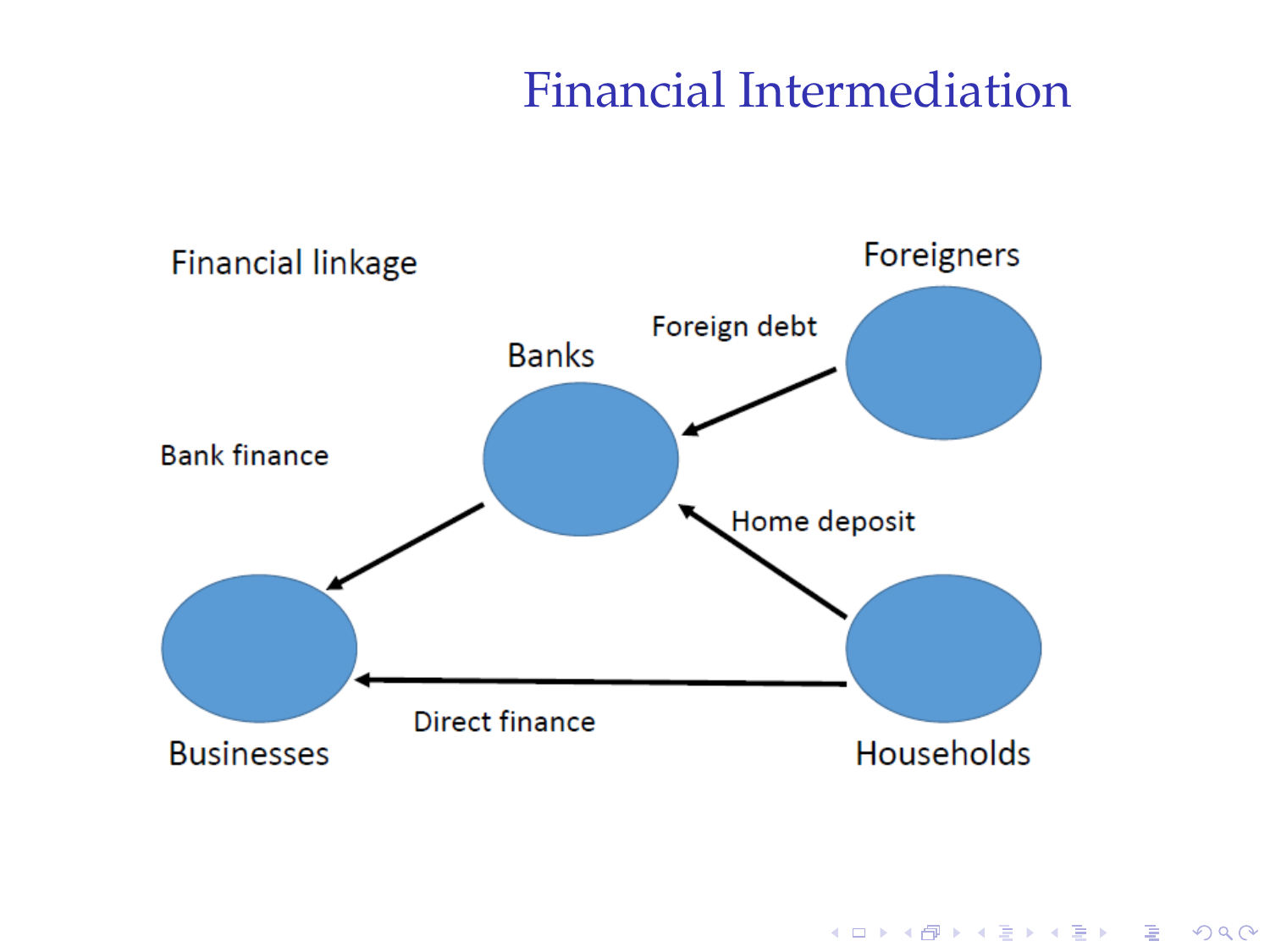#### Transmission mechanism

#### Transmission of external financial shocks

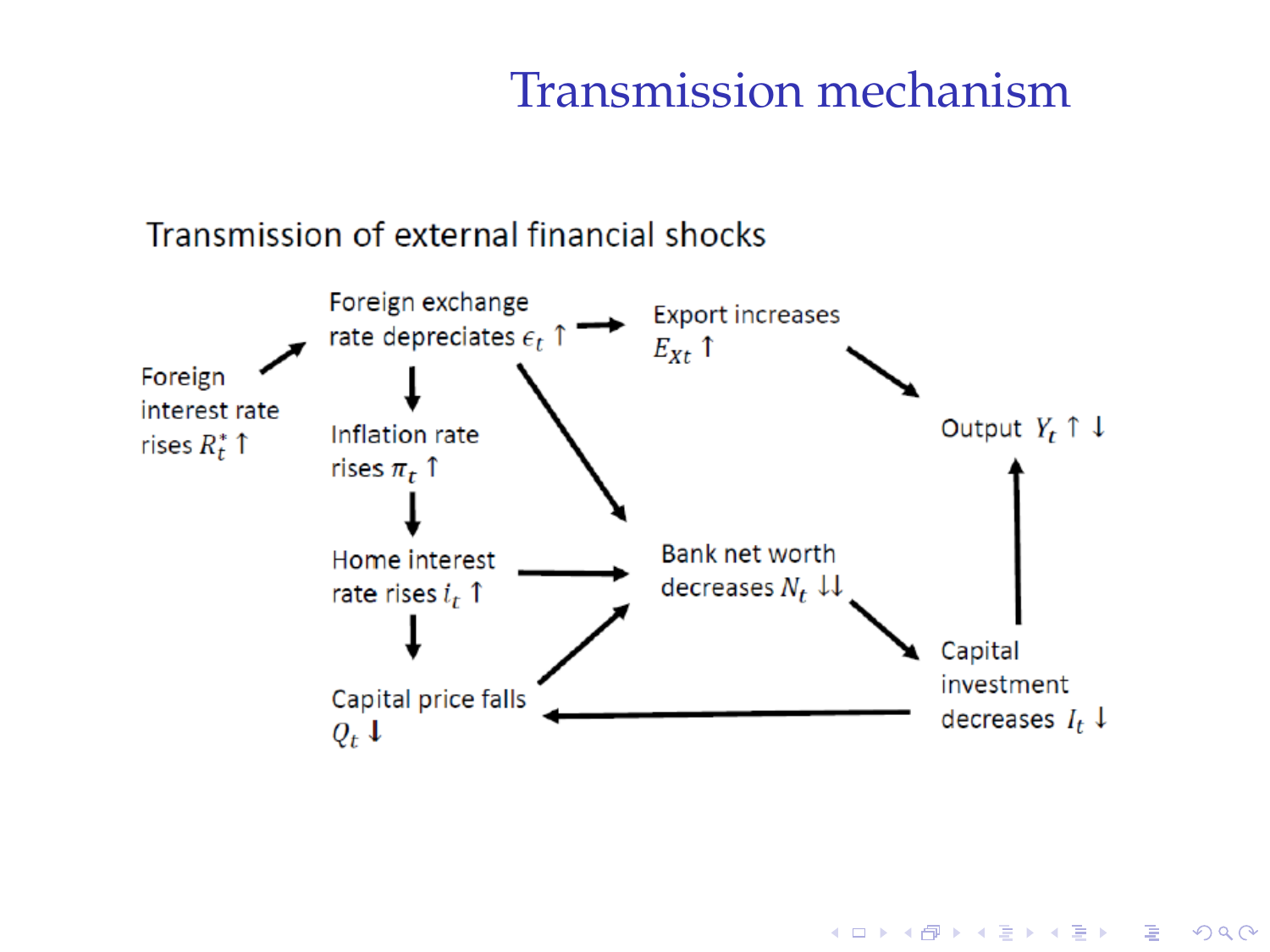# Key aspect of transmission mechanism

- Role of exchange rate
- Distinction between financial and non-financial shocks in terms of transmission mechanism
- Price flexibility amplify the effects of external financial shocks.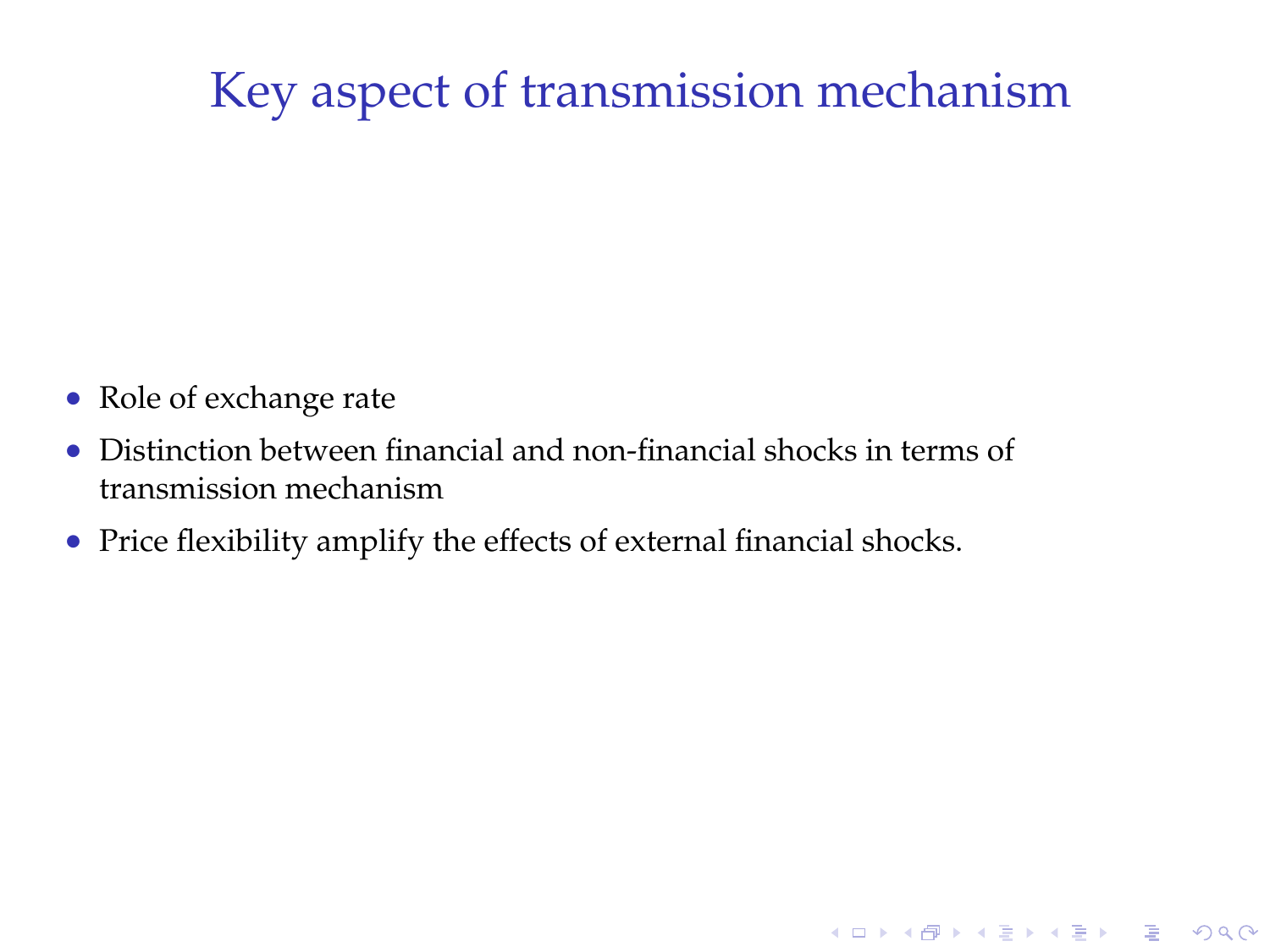## Transmission mechanism

- Role of the exchange rate
	- $\triangleright$  Cost channel (monetary and real)
	- $\blacktriangleright$  Financial channel (financial)
	- $\blacktriangleright$  Expenditure switching channel (real)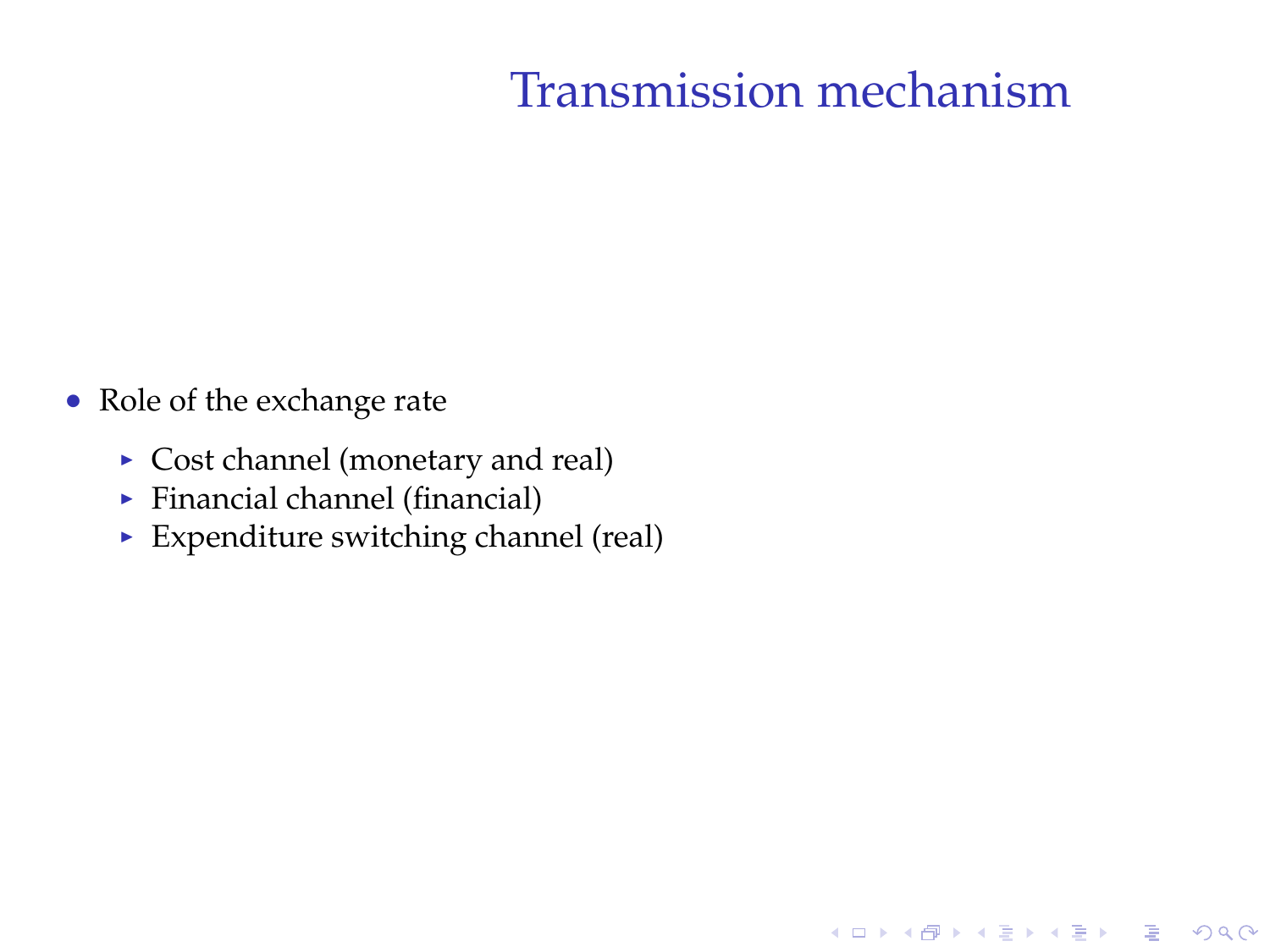# Policy Implications

- Distinction between financial and non-financial shocks affects scope for financial policies.
	- Financial shocks  $\rightarrow$  cyclical tax on foreign borrowing;
	- $\triangleright$  Non financial shocks  $\rightarrow$  permanent tax on risky assets held by banks
- Monetary and cyclical financial policies are complementary when external financial shocks are dominant.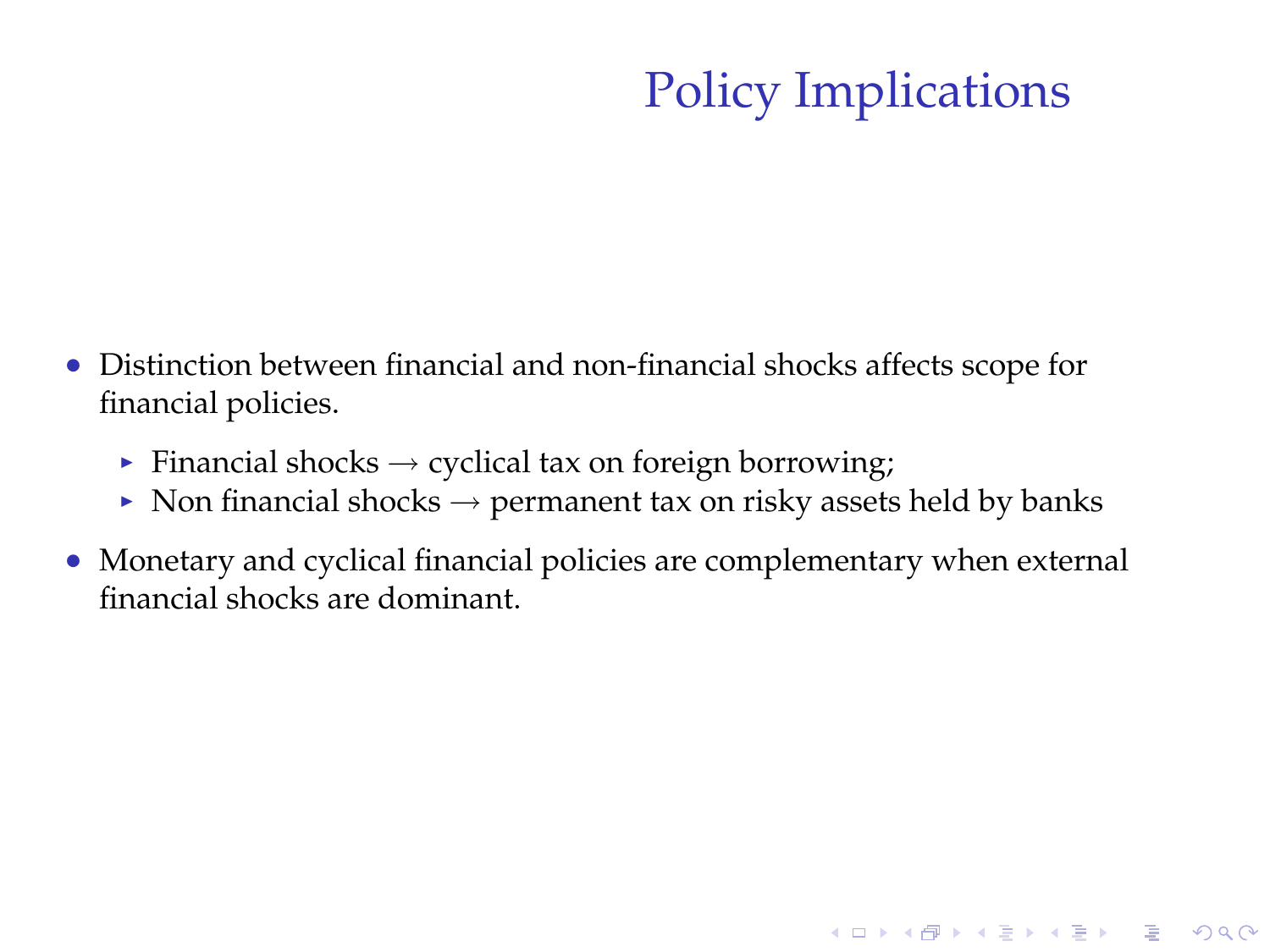# Vulnerabilities in emerging market economies

- Usual way of looking at it: current account deficit
- Background: intertemporal approach to the current account. How to stabilize external debt to GDP ratio?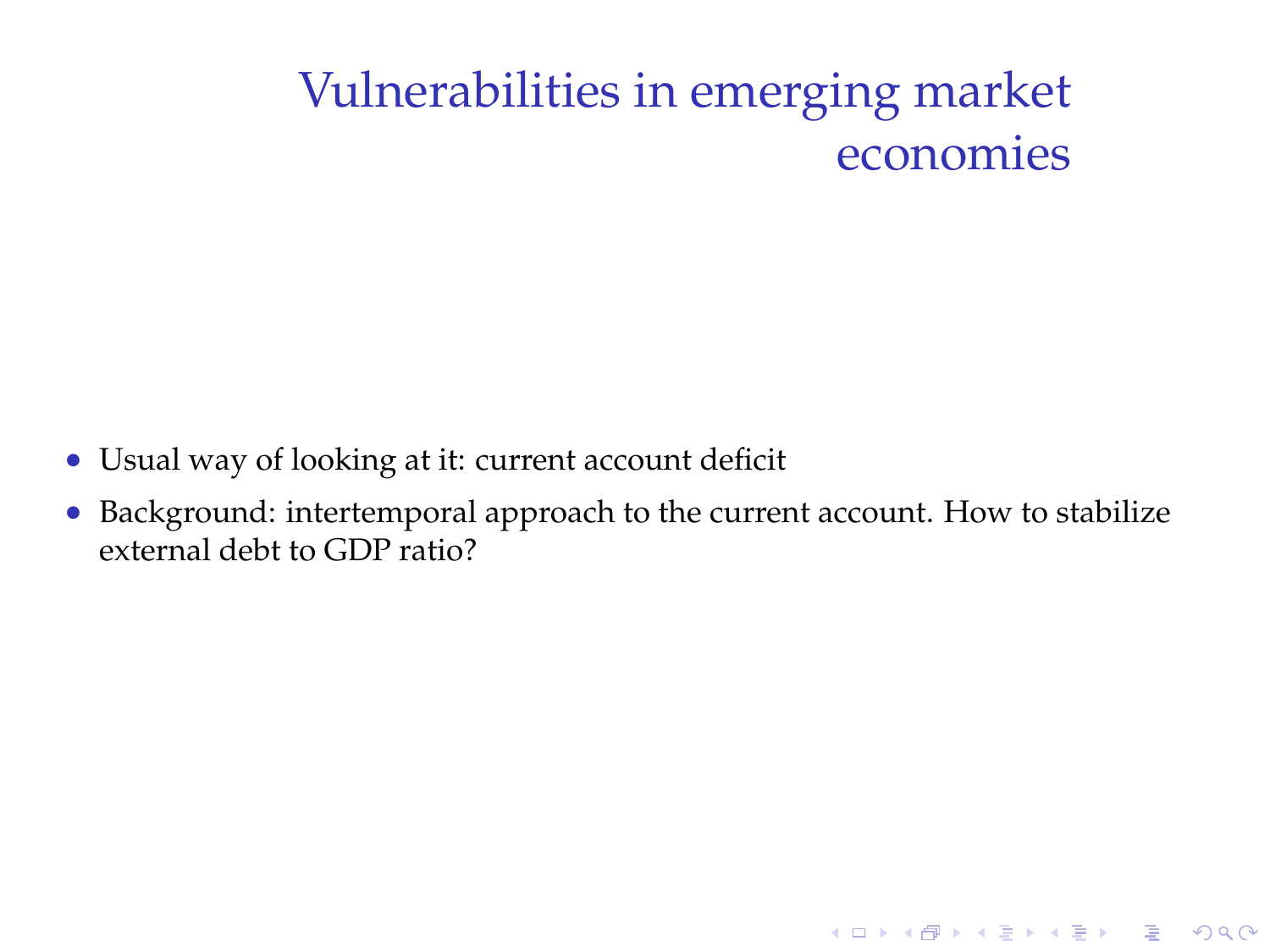## Vulnerabilities

- Financial dimension of external sustainability
- Four issues in assessing vulnerabilities:
	- $\triangleright$  Composition of capital flows;
	- $\blacktriangleright$  Currency mismatch;
	- International financial integration (gross position matters) and valuation channel;
	- Policy (Foreign Reserve Accumulation, capital controls).
- Real dimension: allocation of resources (financial resource curse)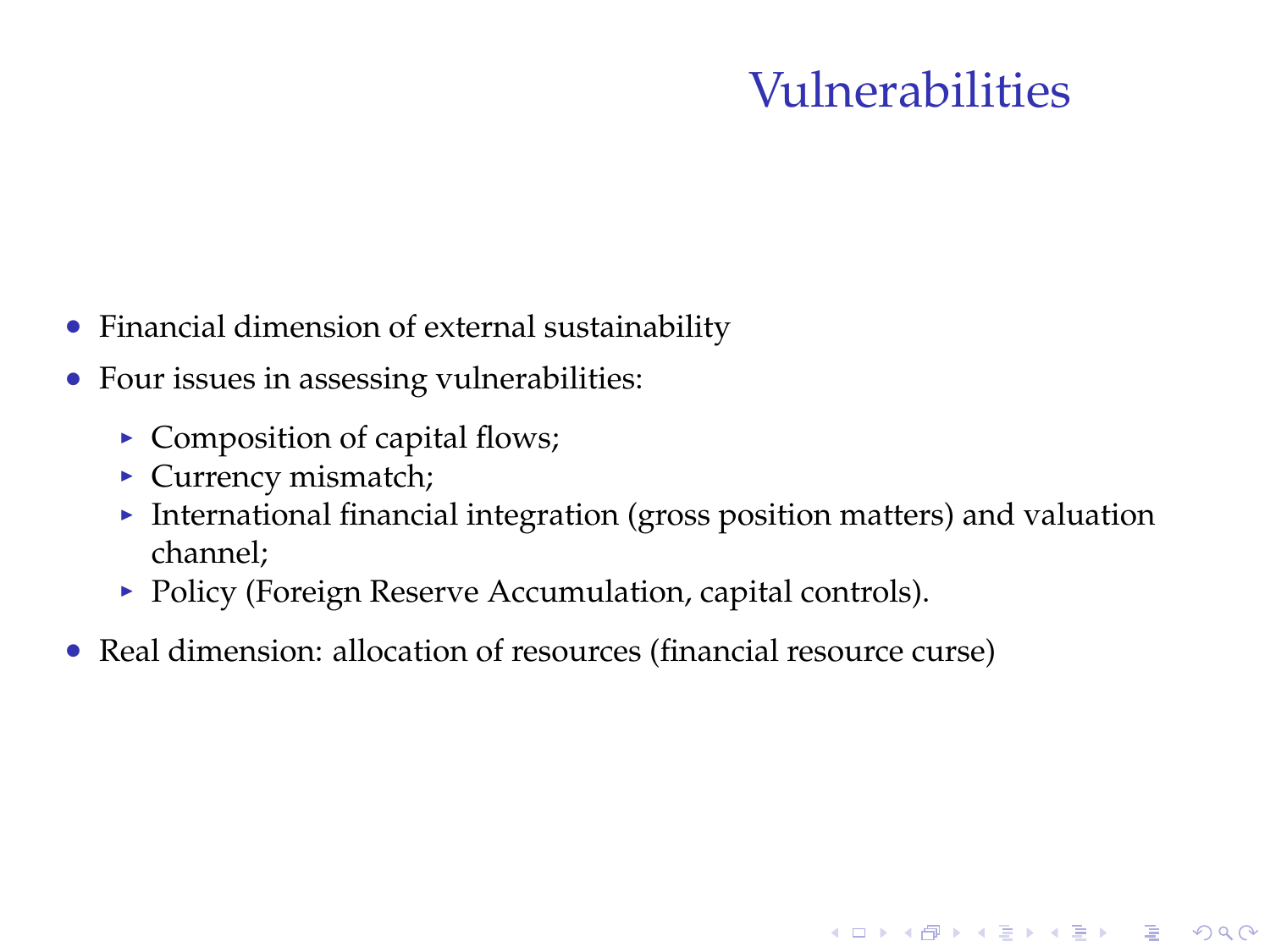## Vulnerabilities

K ロ ▶ K @ ▶ K 할 > K 할 > 1 할 > 1 이익어

- Where do these vulnerabilities arise?
	- $\blacktriangleright$  Banks;
	- $\triangleright$  Corporate sector;
	- $\blacktriangleright$  Household;
	- Public Sector.